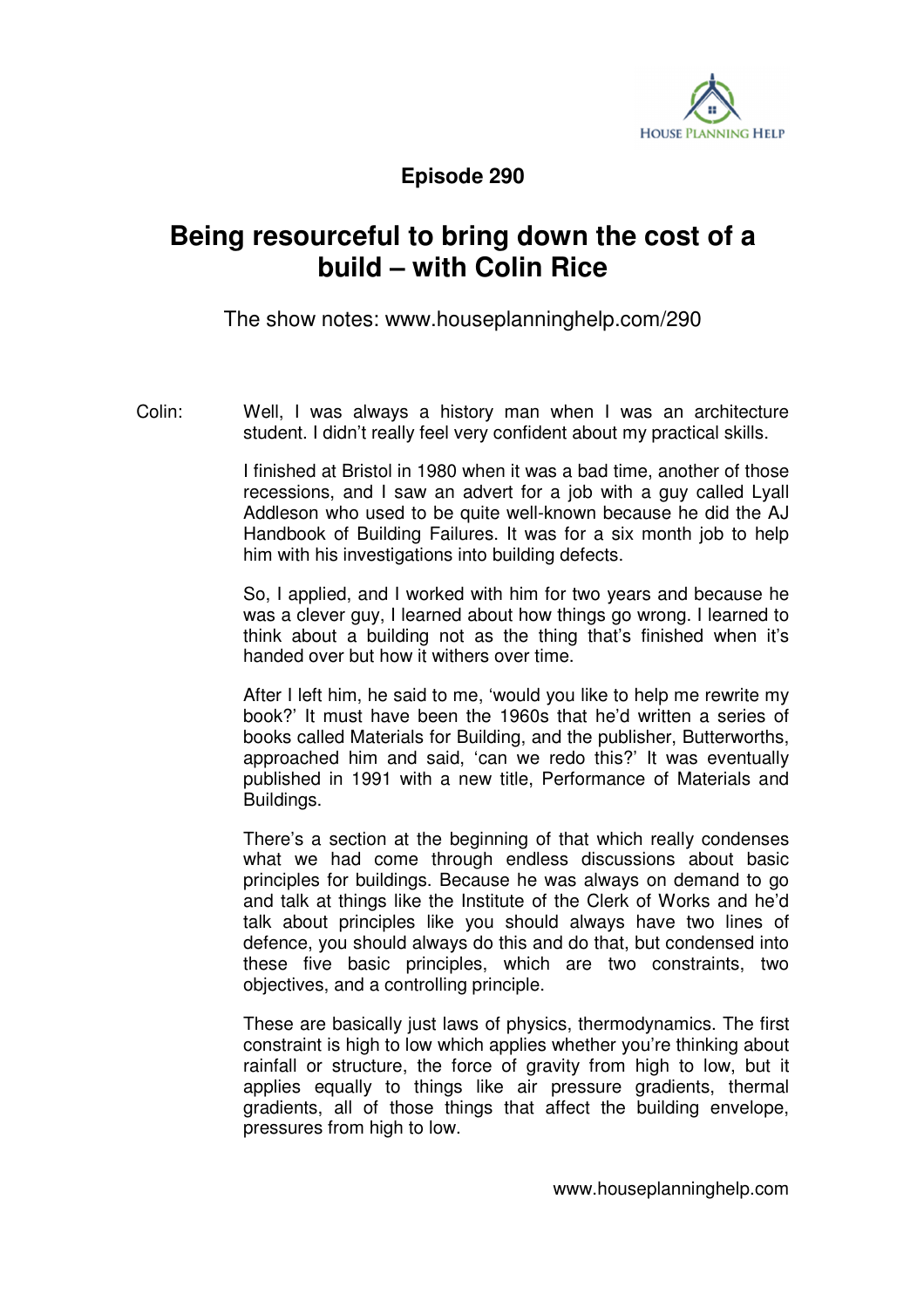

 The other constraint we call separate lives which is the fact that a building is not done just like that, it's done through a process, and when it is done, different materials are always trying to not necessarily fight against each other but differential thermal movements, differential moisture movements – lots of defects in buildings come from ignoring those basic constraints.

 That's on the constraints side. On the objectives side, there's the objective of continuity and at a big level that's a continuity of performance. So, for something like a passivhaus where you're getting a greater extreme between inside and out, to achieve that satisfactorily you have to have continuity of all kinds of things. You obviously know about this. It's the reason why having air barriers is so critical in a Passivhaus building. You're trying to manage a much greater differential between high and low and you have to do it by thinking very carefully about continuity in the face of the challenge of separate lives. How do you actually do that?

The objective that you're trying to do is to actually hold it in balance. That's the fourth principle, balance. In a way, thinking about Passivhaus, that's quite a good example. It applies to other things like when you do laminated boards. If you don't do it symmetrically then you get banana effects. So, you always have to think of balance in that way as well. But at a big scale, I always think that's a really key objective.

 Then the fifth principle, the controlling one, we called creative pessimism. Sometimes it could be thought of as Murphy's Law which is basically what can go wrong at some point will. So, uncreative optimists will tell you, 'I'm sure it will be fine' when actually, if you think about what can go wrong, then you can come up with a smart solution a bit more creatively.

 I've had those five principles at the back of my mind for the last nearly forty years. I really credit Lyall Addleson as my mentor.

 So, the annexe at Green Tiles in a way is like a little mini manifesto of applying those principles.

- Ben: Why these principles? Obviously, your career has been decades, yet you've really embraced this.
- Colin: I think they actually fit in very well with the bigger drive for sustainable design, a light foot, doing things – I call it going with the flow. That's my expression now. A lot of architects, you can sometimes feel they spend five years at university or college training to create problems that they can then solve creatively rather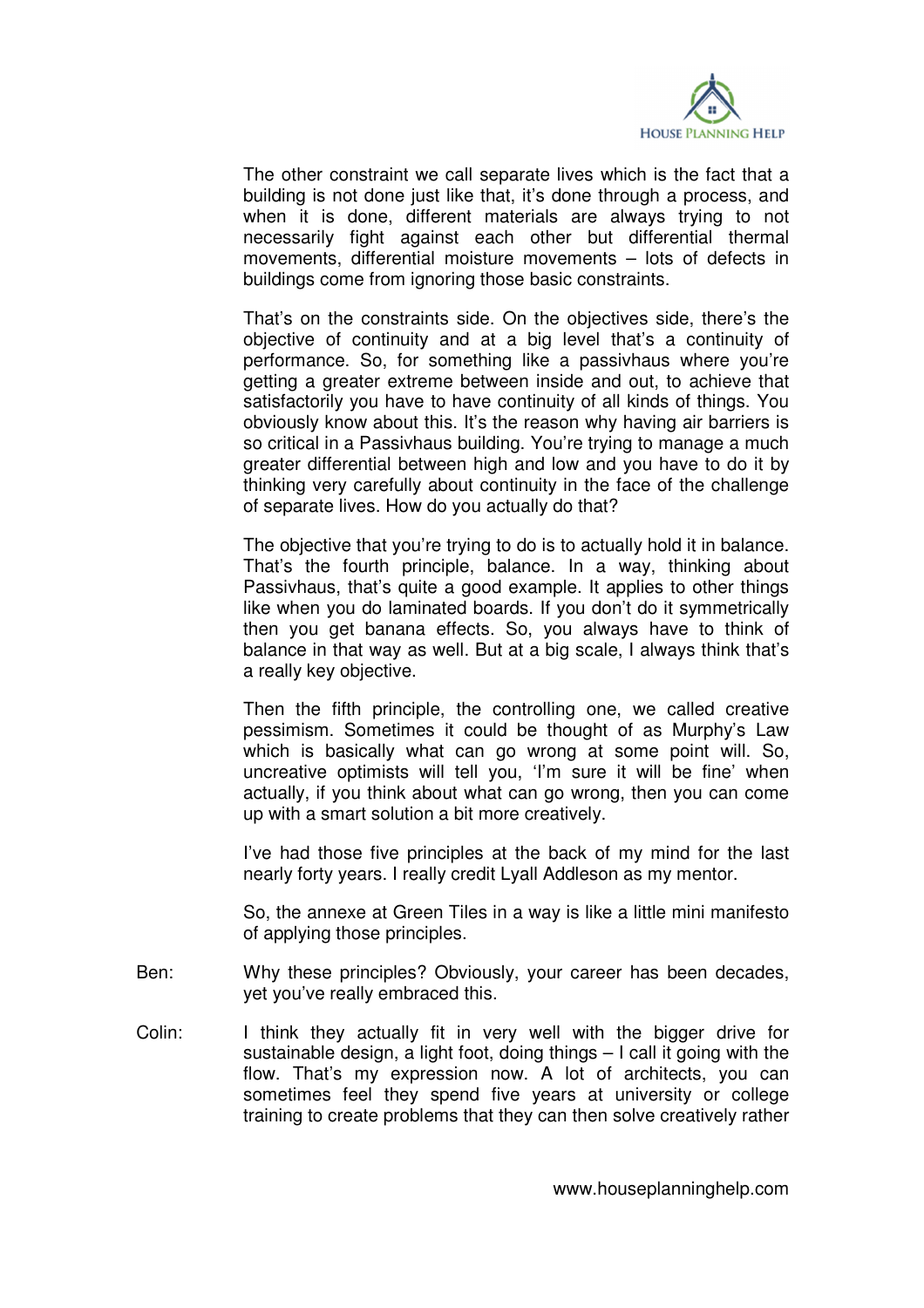

than actually understanding how things really work and going with the flow.

 As another example, I get really distressed when I see the current craze for timber cladding on buildings where you have timber cladding which goes up the wall and over the roof. If you accept the principle of high to low, then a wall is different to a roof. Timber is a material which is faced with the constraint of decay – another high to low, entropy. You're basically trying to use it in a way that arrests it at the point of its natural decay for as long as you need it to. So, why would you put a material that you know is going to be less durable than others and less durable than it would be on a wall? Why do you pretend you can have it as a seamless covering over the roof? You can take a snapshot when it's finished, put it in Dezeen, but I can guarantee that when you go back in five or ten years' time, it will look very different.

 There's a dreadful example of a really good green architect who designed a school in Devon which was done in this way and has got secret gutters at the edges of the roofs so that you couldn't see where the water goes, and it was a massive failure. It's sevenmillion pounds to actually rebuild it.

We don't want to do that. It's not green to behave in that way.

- Ben: Maybe these principles will come out again as we discuss the Green Tiles Annexe, but I do think there's something quite interesting here. It's the context of where you are in the world and some of the challenges that this particular part of Norfolk will face in the coming hopefully decades. Maybe tell us a little bit about that then.
- Colin: I've used it as an excuse for being stingy and economical. The reality is, we're on the back of the dunes where the coastline management plan says it's going to last possibly to 2100. But at the same time, we read about how actually, with global warming and climate change, sea levels may well rise faster than was predicted.

 It was only in 1953 when there was an enormous great storm, a surge, and thousands of people in Holland and seven people in Sea Palling, down the coast from us, were killed in the flood, as a result of which they built the sea wall which we rely on now.

- Ben: Yes, that is an active defence, isn't it?
- Colin: Yes, it is. But just up the coast towards Haisborough, the cliffs are just being eroded at a phenomenal rate. So, we don't feel like we're going to be handing this on to our great-grandchildren.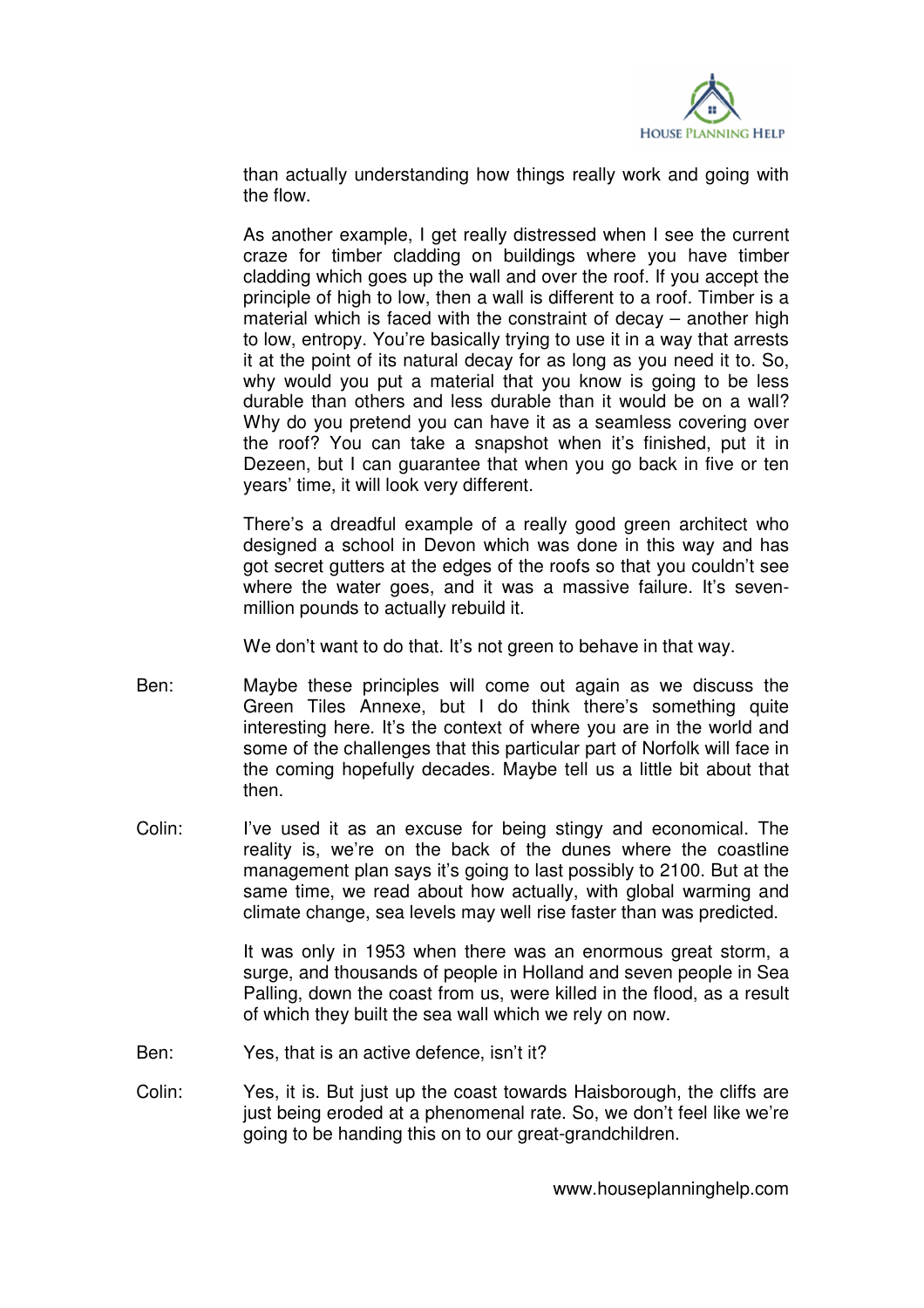

- Ben: So, you've got an existing house, but this project is almost a retrofit or an extension, even though it's a separate building. Maybe you can explain that one.
- Colin: Yes, it's an annexe. Our little house that we bought, I've been working doing it up and we discovered that it was some kind of agricultural office, because that's what it says on the back of the doorframes. It's a timber frame building and it's about seven metres by eight metres.

 It had a six berth caravan that was sitting beside it which was very handy for us because we used it as a playroom. It was a nice little place for the kids to have as their own, and then I used it as a bit of a workshop. But it basically just rusted away. The chassis went and I discovered that my materials were just literally going through the chipboard floor.

 So, I applied for a planning consent for an annexe and I was very surprised to get a consent because it was an annexe that was always going to be subsidiary to the main building. They allowed it through.

- Ben: What was on the brief for the annexe?
- Colin: The existing house has got a really basic construction and although it's given us a great deal of pleasure was until quite recently very cold in the winter. So, we thought what we could do is, we could build an annexe where we could stay over the winter weekends when we go and be comfortable rather than rugged up and freezing cold.

 That was the main thing; that it should provide overflow accommodation for family and friends to come and stay and be a base that we could use in the winter and be self-contained, therefore.

- Ben: This was something that you were pretty much going to do entirely yourself with a little bit of help from the family every now and again?
- Colin: Yes. I'm one of those architects who just likes making things and I realise, when I look back, I'm actually comfortable with the dry trades. I don't really like bricklaying. I've never even tried plastering but I'm very comfortable doing carpentry and joinery. So, in a way, the whole place is a piece of joinery. It's not rough, it's quite precise.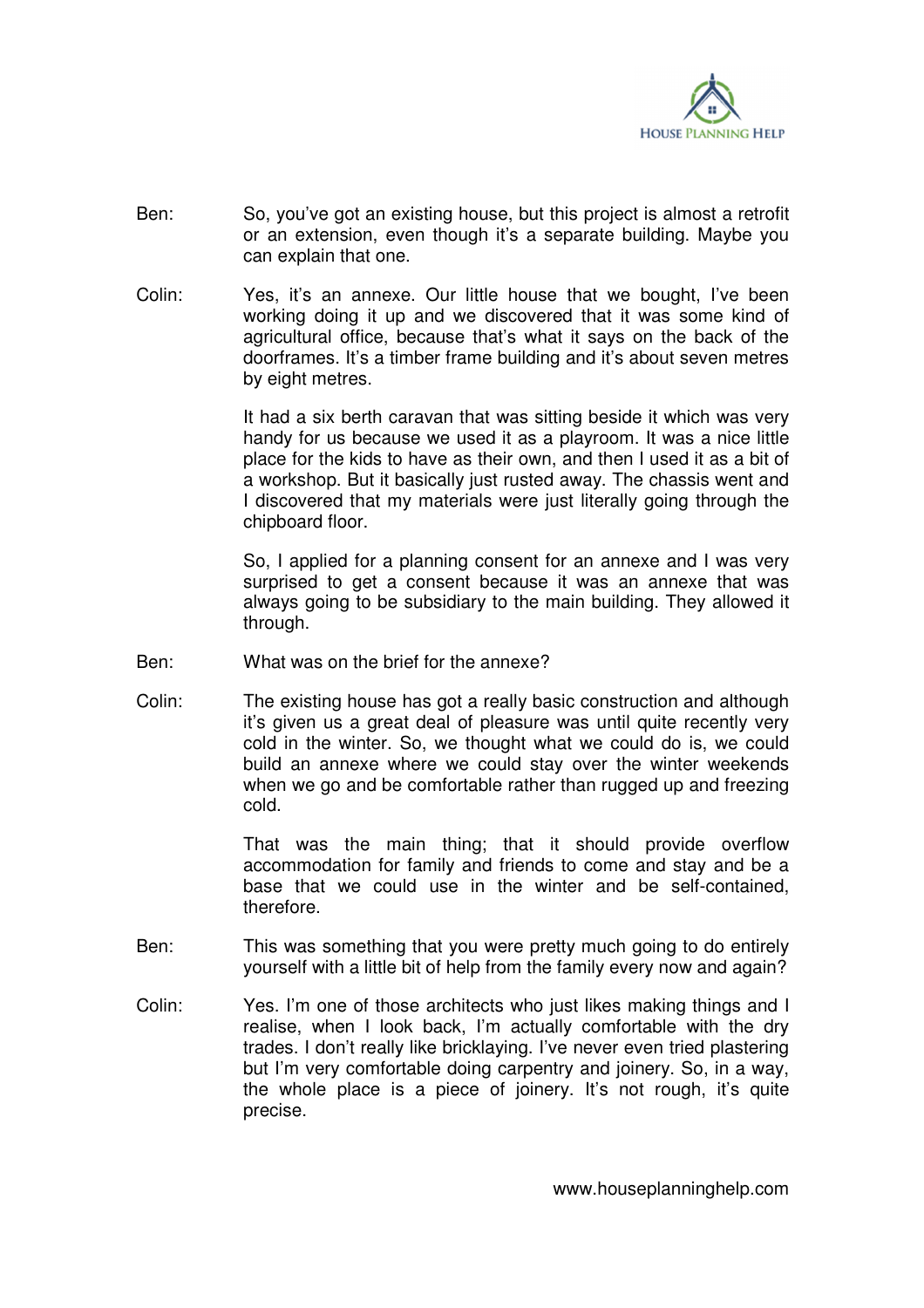

- Ben: Can you explain a little bit about how the construction moved along? Because you were doing this on weekends, alternate weekends so that one weekend you're doing a bit of planning and perhaps carpentry back home, and then the next weekend you're on site. That's quite interesting in itself.
- Colin: Yes. I think there's a really interesting lesson there for people who are planning to build their own house. I think when you want to do something, you just want to get started with it, but you've got to think of planning as being part of the work. On the other hand, you do need to allow for your ideas to evolve.

 So, I think it is worth planning things as carefully as you can, but not being so strict with yourself that you give up opportunities for doing things a little bit better.

 I kind of worked everything out pretty much, and then began doing it. And the principle of separate lives, I planned it very carefully. I sketched out what I was going to do a step at a time. And a key part of that was to buy a shipping container. We did actually look at getting a second-hand caravan to replace the caravan as a workshop, but it wasn't really possible. So, for quite a modest sum, we bought a second-hand shipping container where we could store materials.

 Again, there's another lesson. If you're into self-build as well as circular economy style re-use of components, you've got to have somewhere to store things. So, I took the caravan apart. The aluminium I recycled, the trusses that made the caravan roof I kept, and in the end, I've used those to make a cupboard work area outside the container. I've only just used a bit of aluminium. There were little hoods over the vents for the caravan windows which I've used to make a windowsill.

- Ben: That's another example of using your time because the quick way, just get it off the site, squash it up, it could be gone in a morning. But how long did it take you to disassemble the caravan?
- Colin: It didn't take that long. It was probably a weekend. But there is time involved, and also planning what you're going to do. It's like going to the larder to make dinner when you haven't really planned. Here are my ingredients; how can I rearrange those in the best way?
- Ben: Tell us about the design again. Right before you started anything, what had you done up to the point of being able to start?
- Colin: Part of getting the planning consent was to have a flood strategy. We're in a very low-lying bit of land at the bottom of a hill and we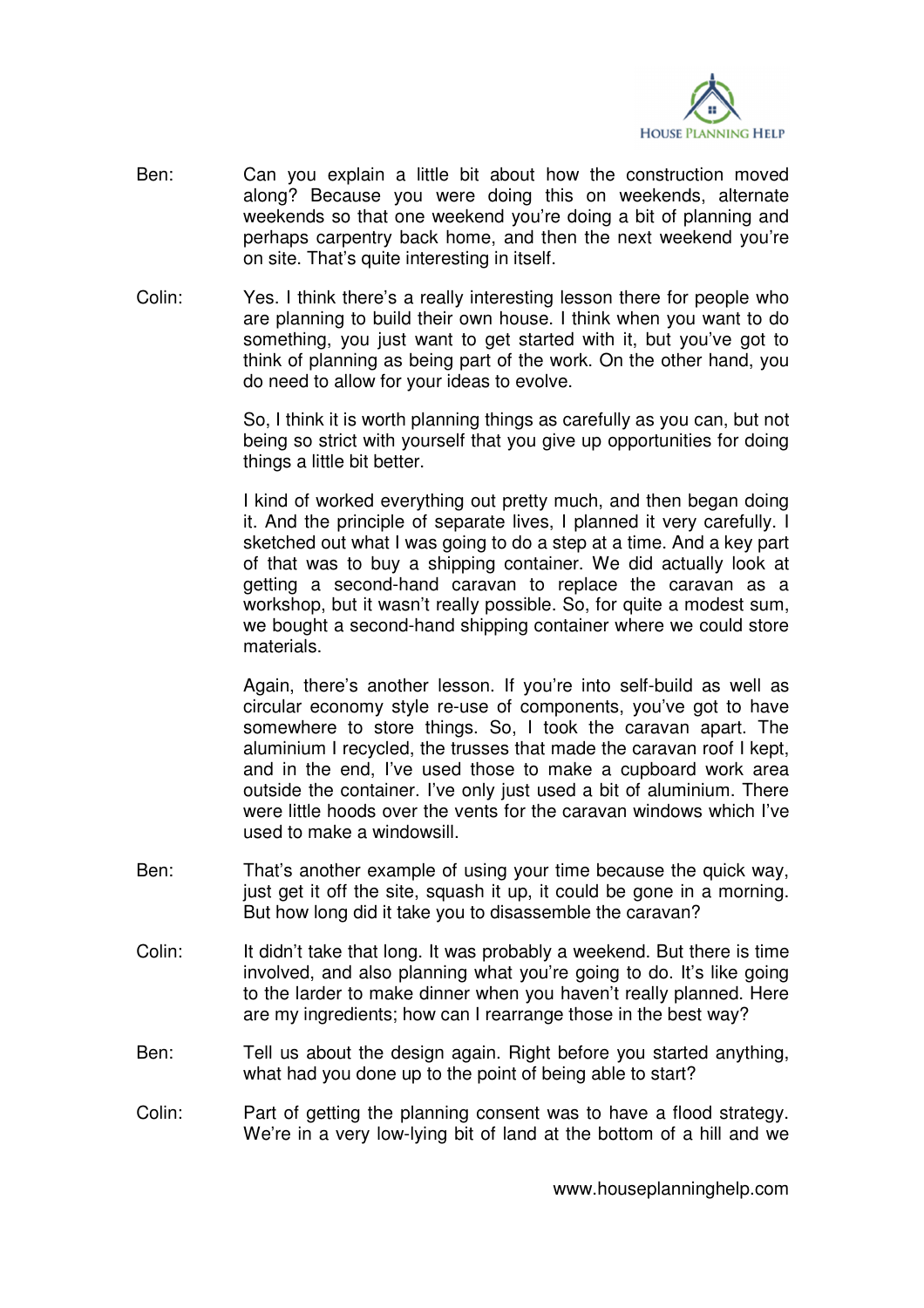

often have standing water for several months. So, we couldn't build traditional foundations.

 The concept is a bit like a houseboat that's lifted out of the water. It almost looks like a houseboat. It's a timber frame that's raised off its foundations. Those foundations weren't the first idea I had, to be honest, but they're basically a simple trench six-hundred wide by four-hundred deep filled with crushed aggregate damped down, and then twenty railway sleepers laid out, and then the timber frame is just strutted off those. There's a little timber post which is a piece of wood two-hundred by seventy-five, about three-hundred high, and that holds the whole base frame off the railway sleepers so that any flood water can just flow underneath.

 It's well ventilated, from the performance side of thermal and air barrier continuity. It meant it was actually very easy to detail as a complete thermal envelope.

 I planned that and I knew I couldn't dig the trenches myself so, I got the local builder to do those for me. But in the meantime, I was planning all of my timber frame. Again, another top tip which is a pretty basic one and not exactly original, is to work to timber modules and sheet materials come typically, in old money, in eight foot by four foot sheets. So, I actually planned it on a two foot grid. That's six-hundred-and-ten millimetres. So, the studs are on that module, the joists are on that module, both for the floor and the roof.

 The bit that was kind of innovative from a DIY point of view was actually to make the high performance C-studs myself rather than buying them off the shelf.

- Ben: I think we need to talk about the budget a little bit, to see how that is influencing all of this. How did you set the budget? You know that it's going to be difficult because you don't want to invest a lot of money, the waters might rise, but this is driving so many decisions. So, tell us a little bit about setting the budget and then what that means for all of these decisions that ripple through the project.
- Colin: To use quantity surveyor speak, the first variable of cost is how big it is. So, the plan was – again, because I didn't think I would get a planning consent for anything much bigger than the caravan, I wanted to make it as small as we could get away with.

 The budget I set for myself was ten-thousand pounds plus VAT. So, twelve-thousand pounds. I did that before having made the other key decision that I was going to go for proper performance and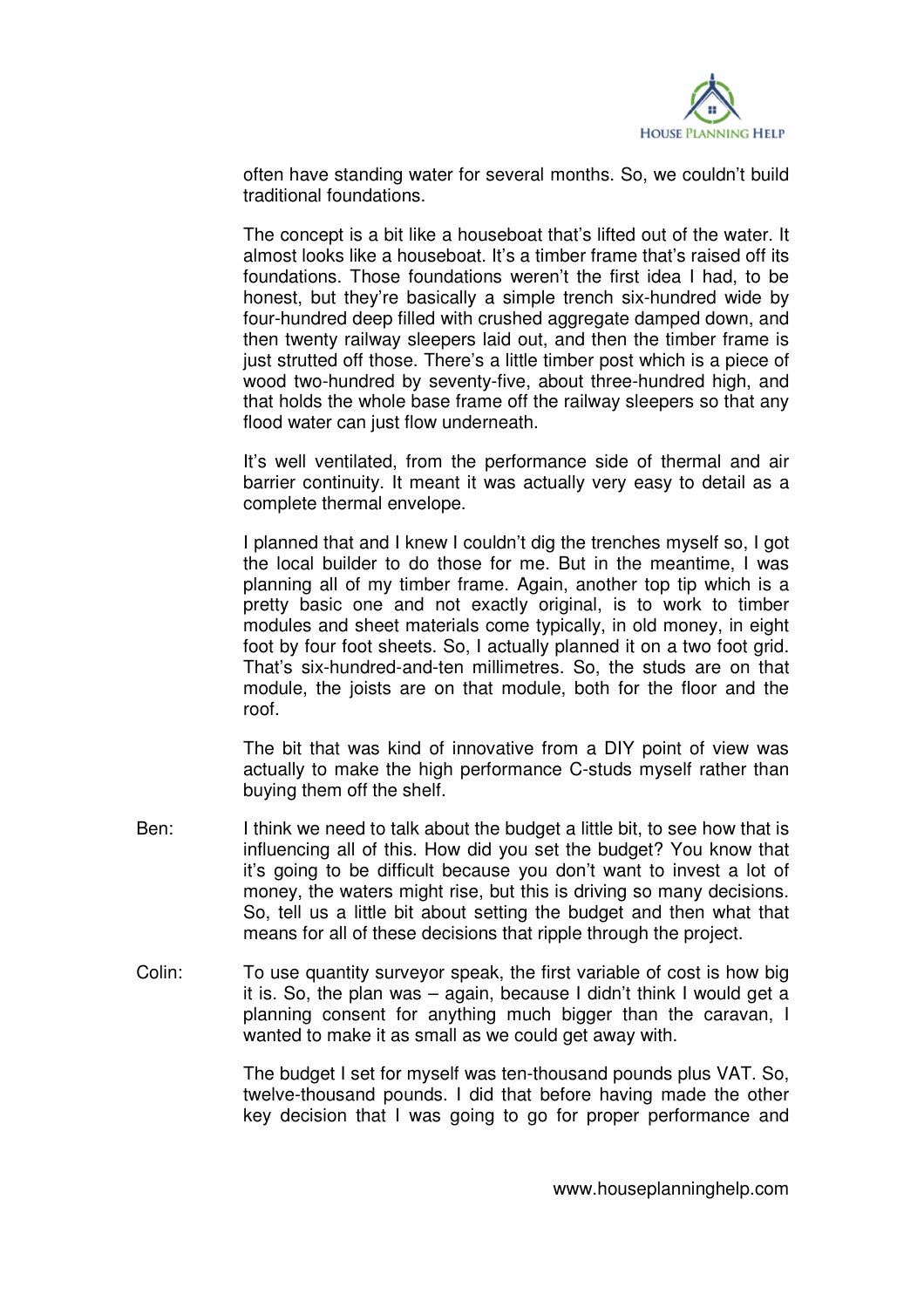

actually get building regulations approval. That may sound basic, but I think in that part of the world there's quite a lot that's being done that doesn't trouble with such matters.

 That suddenly put the cost of things like glazing up because I'd been experimenting for several years with making windows out of just sheets of toughened glass with holes pre-drilled in them and then screwed on to a plywood box. I'd rebuilt the porch with a method like that, and the bathroom, and I'd done the trial for the annexe in the house as well. But the big development for that was to use double-glazed units.

 Again, this is where going with the flow informs the design. This is working with the principle of high to low. We must have spent five summers when the kids were small just not able to really relax because we were having to redo the windows. The old house had single-glazed windows, traditional puttied, and beside the coast, paint and everything just lasts two or three years. So, I thought there must be a way of making a window that doesn't deteriorate.

 I basically designed the wall on what I call a drip-dry principle where the sheet of glass overhangs the wall below and is overhung by the wall above. So, there's basically three thicknesses of wall: the upper level, the window level, and the bit below. I worked it out so that the insulation is shared. There's more insulation at the top than there is at the bottom. So, the sheet of glass overhangs the wall by the difference between a hundred-and-forty millimetres – so, sixty millimetres.

 The double-glazed units cost a bit more. That was two-thousand pounds of my budget. In the end, I've spent double that, just under twenty-five-thousand.

- Ben: It's still a very small amount. How does that equate to the cost per square metre?
- Colin: It's actually just under eight-hundred-and-fifty pounds a square metre, but that includes VAT and it includes all the fitting out, carpets, curtains…
- Ben: And high performance as well.

Colin: Yes.

Ben: Rewinding a little bit, I stopped you in your tracks when we were talking about I-studs, and you mentioned that you created a C-stud. If you'd gone with the I-beams, do you think that would have been a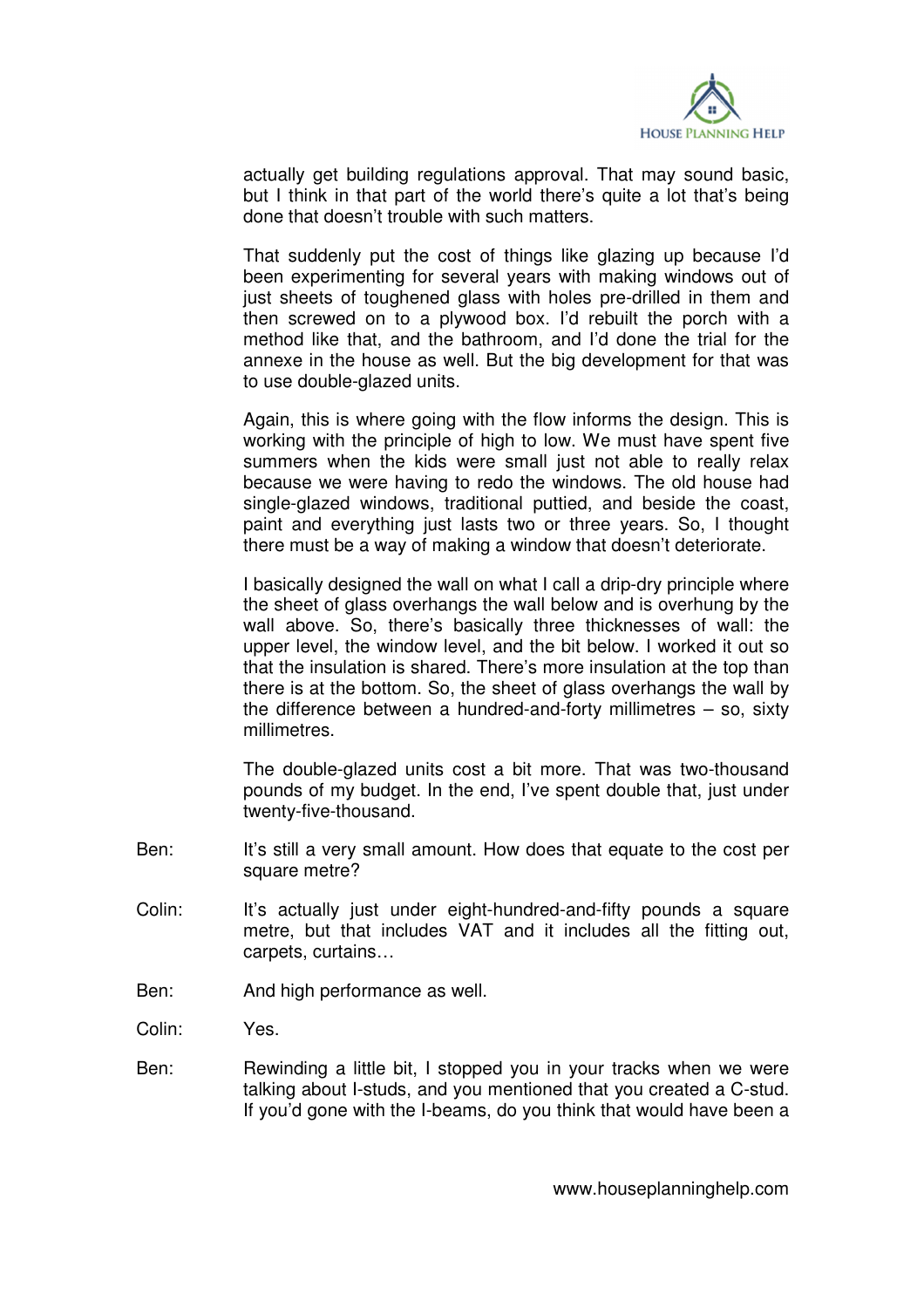

lot more expensive? How much are you saving by doing all this work, and how much work is it compared to just buying it?

Colin: It's a good question. After the event I worked it out. I worked it out compared with solid studs and I found that if I'd actually used off the shelf hundred-and-fifty by fifty studs rather than using the ones that I'd made up myself, they would have weighed about ninety kilograms for a typical panel and cost about ninety pounds. Whereas the way I've done it, it weighs about sixty kilograms and it's cost about sixty pounds.

> I can explain other reasons why this approach was advantageous and why I really would think about doing it again.

> A solid stud is the vertical timber member that makes the timber frame wall, and for years people have been making those obviously out of solid bits of timber. In recent years, everyone is familiar with an I-section where you have a solid timber bit at each side separated by a thin plywood or OSB fin in the middle. There are lots of manufacturers that make these I-beams and they're really good because they're very strong, structurally efficient, and the thermal bridge caused by the stud is much less because you've only got the little thin bit in the middle.

> That's basically what I've done. I've made those by cutting down a sheet of nine millimetre OSB and screwing it on to a bit of tiling batten fifty by twenty-five.

> I don't think you could build a multi-storey building with that, but for a single-storey bungalow, maybe the top part of a two-storey building, it's perfectly strong enough. It means it's thermally efficient, it's lighter, so if you're doing it yourself, you can handle it more easily. With quite simple detailing, you can make it more precisely than you can a solid timber stud because of the way that the bits fit together.

> So, we were able to prefabricate all the studs. Making the studs themselves took quite a lot of weekends which was a perfectly iovful experience, if I'm honest [laughter].

- Ben: So, was this in your shipping container where you were doing this up in Norfolk, or was this back in Hertford?
- Colin: The studs I did up in Norfolk, accompanied with blackbirds and the sparrows dancing around, and the wind in the reeds. There was just a sense of the joy of being outside.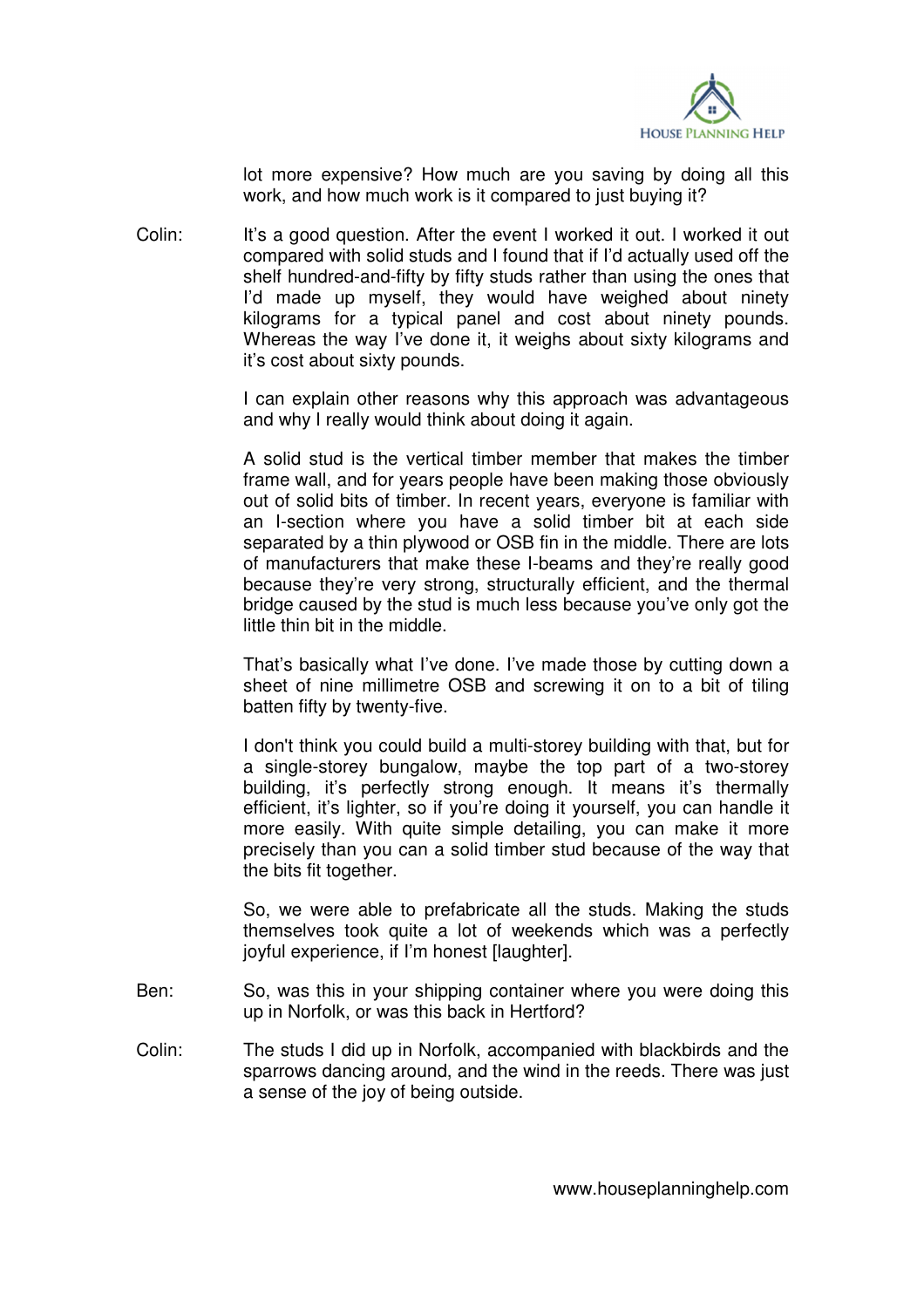

- Ben: Yes, you love that aspect of the craft that goes into it all. I guess we're working up the building. We've talked about the foundations, the timber frame. So, as we go up the building to the roof, what did you decide there?
- Colin: I did the roof joists just with traditional two-twenty-five by fifty joists at six-hundred centres. They do actually span up to four-point-two metres at the widest. So, it's quite a big span. And actually, because the roof and walls are insulated by filling the cavity with recycled newspapers, Warmcel cellulose insulation, I didn't want to make it thinner where the building gets narrower. I wanted the roof joists to become an insulation holder.

 So, the roof is done as a cold roof which is actually a bit out of fashion now. This is where you have the deck which actually carries the waterproof membrane designed to be cold because it's got a ventilation space under it. It's the same as the walls which have the same principle where you've got a solid bit of airtight insulation and then you've got a rain screen. We talk about rain screens for claddings, but not for roofs, but it's the same kind of physical principle that you're relying on air movement up the cavity to clear moisture and things that can cause decay of the timber.

 The roof obviously has a different build up to the walls. It's got those solid joists that are filled with insulation. To hold the insulation in place, there's a thin layer of OSB on the underside. That's actually got plasterboard for fire performance to meet the building regulations. It wasn't my original plan. I'd pictured it as a plywood ceiling but to do that you'd have to fire treat it with an intumescent varnish.

 That's the inside part. And then, because you've got all of those cold bridges with the joists running along, on top of that there's then a layer of twenty-five mill. of further insulation that covers all the joists. That was done by running counter-battens so that the membrane could go right over the top and that would form a twohundred-and-fifty mill. thick zone that could be filled with the Warmcel.

 Then on top of the membrane there's another, deeper, counterbatten, fifty by fifty, and that's the airspace. Then on top of that, there's eighteen mill. tongue-and-groove plywood. Then stuck on that, there's a whopping great sheet of EPDM.

Ben: Which was one of the challenges, wasn't it? Getting that up there.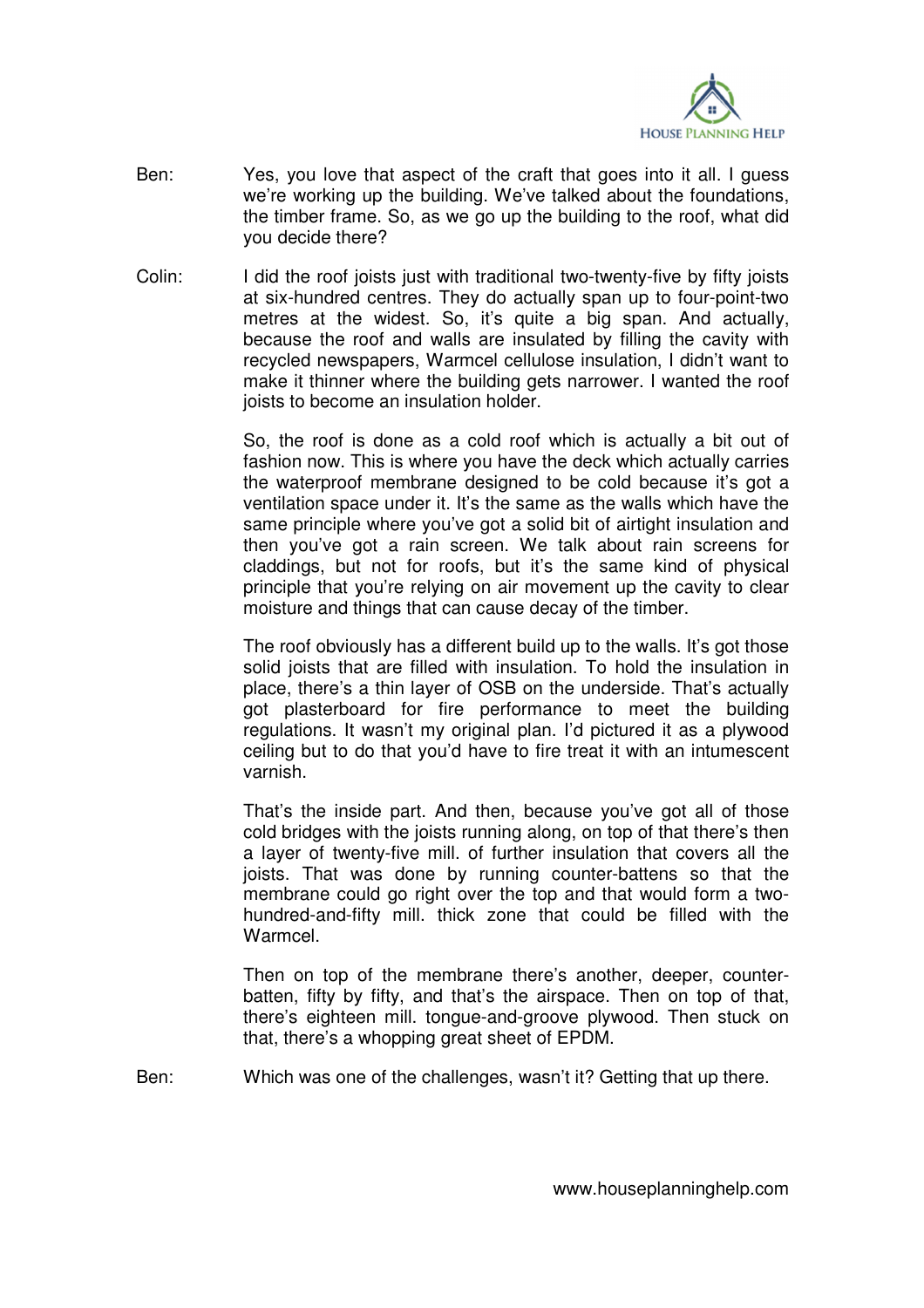

Colin: Yes. My previous bits of work on the house I'd used, I don't want to do promotions but it's actually a rather good system, the Wickes Easy Lay Flat Roofing System. Self-adhesive, and it's actually very easy for the DIYer to do that. It's guaranteed for twenty years, apparently.

> But there are quite a lot of joints and I realised that on paper it was cheaper to do it using an EPDM. That's a synthetic rubber that is used for roofs and is great for small buildings. You get it as a single sheet, and you stick it down and there aren't any joints. What I hadn't really taken into account was how heavy the sheet that we needed would be – eleven metres by five metres. It was a great lump of completely floppy black rubbery stuff that weighed nearly one-hundred kilograms sitting on a pallet three metres away from where it needed to be. So, the logistics of getting that on the roof were quite challenging.

> We hired a Genie lift, which was fine except that I got the wrong size. So, it didn't quite get up there. We had to do a little bit of ingenuity to put the Genie lift on another platform and then lift the EPDM onto the forks of the Genie lift.

- Ben: How many occasions did you need help then? What sorts of things were going on? Was it really just when you got higher up the building?
- Colin: Well, in the planning stage, I needed a good engineer. Not many engineers I don't think would have been happy to calculate the second moment of inertia of homemade C-studs, but there's a guy called Geoff Morrow who has a firm called StructureMode who relishes doing things from first principles. He was very helpful in coming to test my soil to prove that even though it's completely feeble and waterlogged, that actually it could take the tiny loads that were imposed on it. He did all the calculations for the structure. So, we needed an engineer.

 Who else? We had the Christmases, father and son, who did the trenches; a very nice plasterer who's got a house on the Bush Estate who came and skimmed the ceiling for us; and a very nice electrician who's got a caravan up at Haisborough who came and checked all my wiring and asked me to do a few little modifications and then signed it off for Part P for the Building Regs.

 And then family and friends. My wife, Margaret, has endured my obsession, helping with a lot of the work.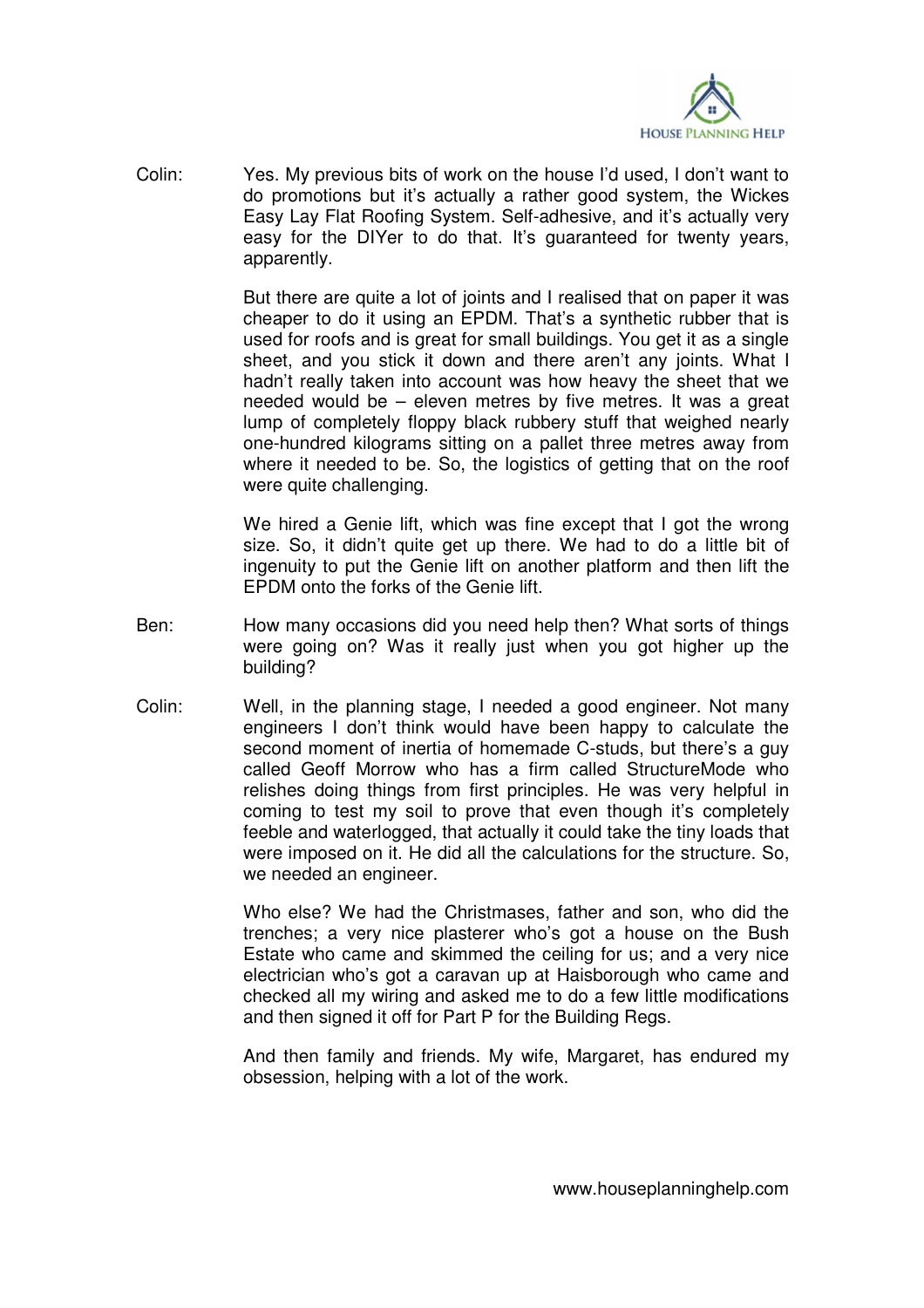

- Ben: So, it's certainly something that you've enjoyed the whole way through, and I don't think we can stop just with the structure. It's also what's gone into it. So, you've thought very much about the materials and re-using items.
- Colin: Yes. This has almost overtaken us now as a drive, the realisation that as a society we need to be reusing rather than even recycling. We should be reusing buildings rather than knocking them down and starting again. But that just chimes with my own personality if you like. I'm a bit abstemious, I guess you could say. I call it fun with thrift. It's actually old-fashioned, thrift, using things carefully, but actually doing it in a way that's enjoyable and makes people smile.

 People always smile when they see the porthole window in the bathroom in the house that's just made out of a microwave plate fixed into a hole in the wall with some clipped down cable clips.

- Ben: When you're trying to source all of these things you've talked about the shipping container and how that's there  $-$  do you just find things as you're going around? At what stage are you sourcing the items and are you under any time pressure at that point or do you then put things in and think, 'that will be useful in three months' time?
- Colin: Again, that's a really good question. I haven't thrown things away that I had. I've actually still got the toilet from the caravan, but I've decided not to use it ostensibly because it uses up too much water. So, I don't throw things away; I keep offcuts because you never know when they might be useful.

 Then I'm just an opportunist. The Cullinan office, we moved in 2012 and the firm had actually done quite a bit of DIY. It was very much part of the way that we thought about things at that time. We'd made these beautiful toilet cubicles out of Douglas fir plywood and one of the partners had made lovely lightweight cubicle doors, twopoint-four high by a metre wide – enormous great doors but incredibly light. When we moved, all this stuff was up for grabs. So, those that were interested grabbed it.

- Ben: You've got to organise picking that up, then taking it to your workshop – does that just come to you? You know it as being worth that investment?
- Colin: It's a bit of a risk, isn't it? Sod's law, you throw stuff away just before you realise you could have used it.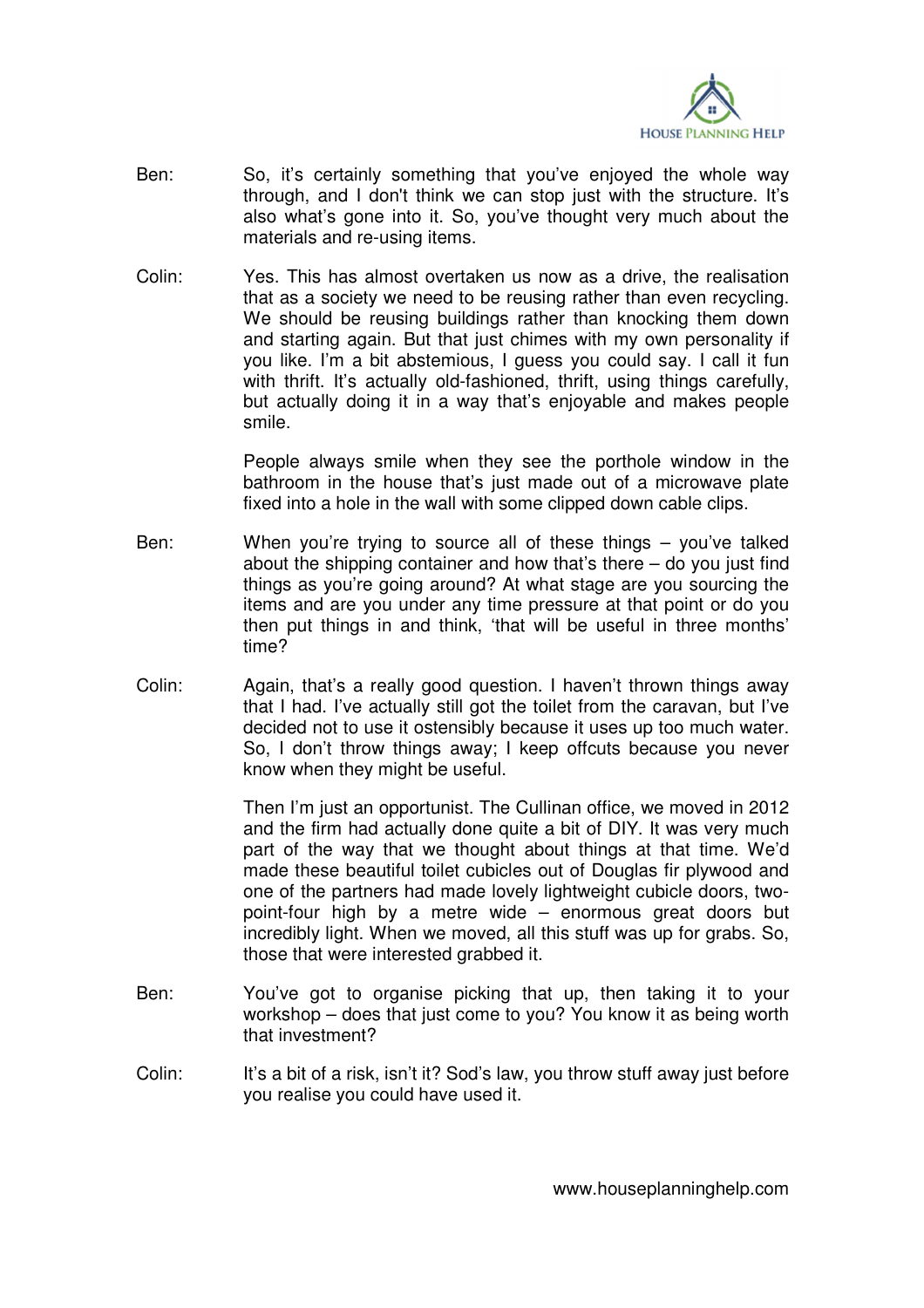

 I've actually kept things like floorboards from my first house from the 1980s in London, and I think that's probably just carrying woodworm. I should get rid of that.

 But I've got lots of other bits and bobs where I think, I'm really glad I hung on to them; I found a use for them.

 A tiny little example, again it was from the office. We had a modelling workshop which didn't particularly work very well, and we got rid of a bench sander. My wife Margaret used it for her sculpture until it died. And I thought, I can't just throw that away. I've got to take it apart and use some of the bits. And in there, there's a little cogged rubber drive belt. I thought, what on earth do I need to keep that for? But I've got a drop down window in the annexe where it's got a casement fastener which needs to go into a series of holes so that you can peg it down, as it were. So, what I've done is, I've cut a little strip off that rubber with its teeth on and just stuck it on the side of the frame, and then it's got little increments every quarter of an inch.

It's a small example.

- Ben: Is there anything else that you could perhaps suggest to someone who wants to tackle a project in this way, that they know money is going to be tight, they're doing as much as they can for performance, they like re-use – have we mentioned all of the core principles that will take you a long way?
- Colin: I think eBay and other things like that are clearly sources for materials. If you've got the space, having a shed or container where you can store stuff. Planning on a modular basis is a key way of avoiding waste.

 I think there's going to be a growing network of resources that give you access to people who are trying to get rid of stuff. There will be a market facilitated by the internet to re-use things better.

 The other thing, I suppose, is to design in a way that doesn't rely on masses of glue and sealants. So, asking the question, if I need to take this apart, will I be able to re-use it? I can't say I've been completely obedient on that, but I really tried not to use mastic sealants. There's a temptation particularly with decorating to go around everything and gob everything up with decorator's caulk. But actually, things can look quite good, particularly if they're timber. You can tolerate a few more gaps than you possibly can with a plastered finish.

Ben: Did you ever do any airtightness testing at all, or anything like that?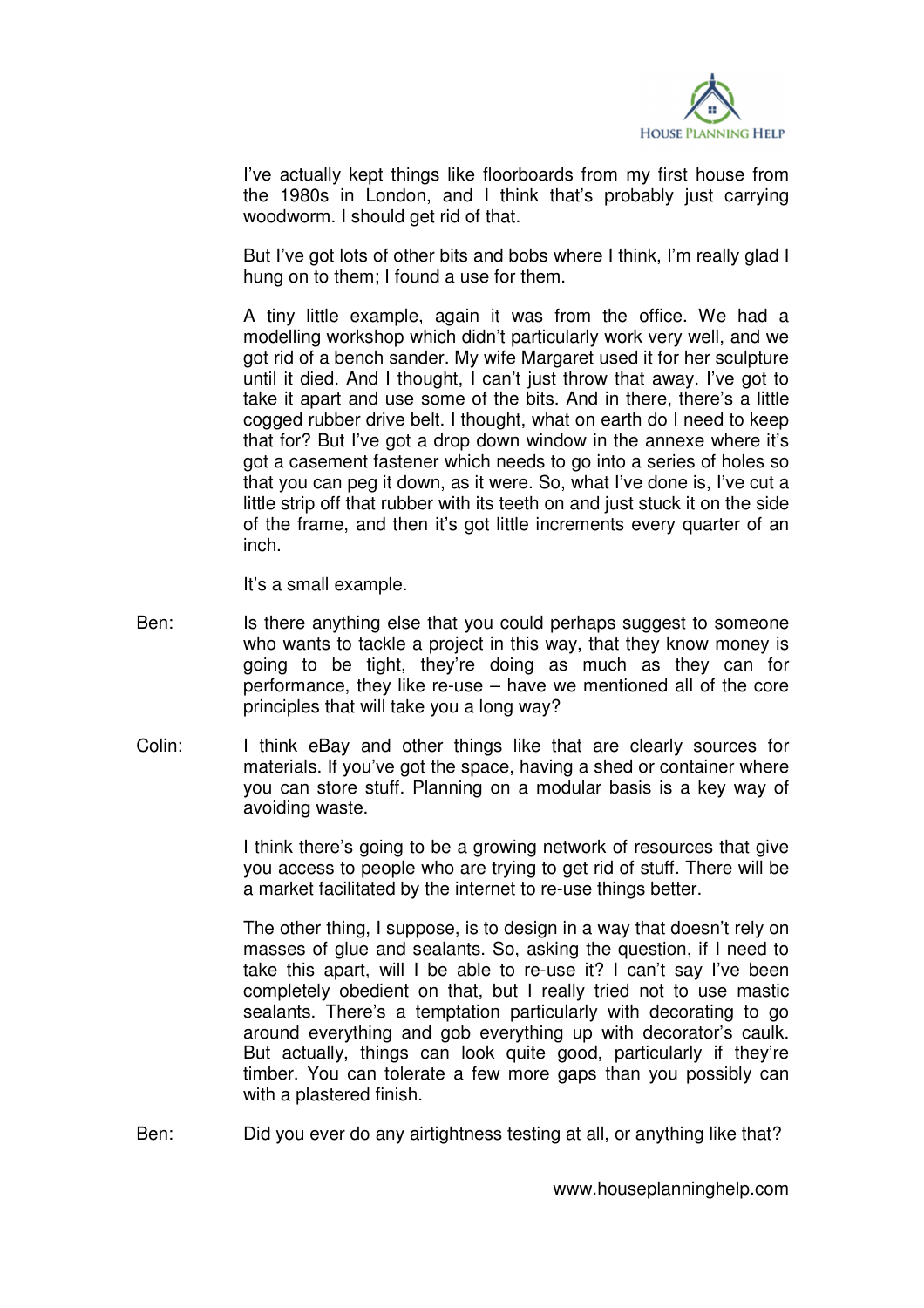

Colin: I haven't tested for airtightness, but I have been obsessive about keeping my air barrier line continuous. I could pay a few hundred pounds to get someone to come and do it, but I don't want to spend the money to test it.

In a way, the proof of the pudding is in the…

- Ben: Well, maybe that's the question. How has it been? Has it delivered the comfort that you were after?
- Colin: We've had one mildish winter through it so far, and it's been much more comfortable than I expected. Because the windows are a decent size. We've got a whole run of twelve-hundred square windows that are facing south-west and looking out over the open landscape, they pick up solar gain even when the sun is not shining. So, we could be sitting there in November thinking, golly this is comfortable. Why is it so comfortable? Like we did last year.
- Ben: I know that a couple of times in this interview you've expressed some of the joy and satisfaction, but why? What has it been about this that has made it a very satisfying part of your career?
- Colin: It's another good question. After a long time of having a fairly senior role in Cullinan Studios, it's been wonderful to be able to have an idea, plan it, execute it, and enjoy it. And I look back over the previous ten years of my career and all I can think about is writing waffly bids with a very small success rate, and I didn't do architecture to do that.
- Ben: So, it's almost having that whole control and following everything of the build?
- Colin: Yes. I've got another little story about this.

 I was on a walking holiday with a friend a couple of years ago and we found ourselves in Keld, in the Yorkshire Dales, at the crossing of the Pennine Way and the Coast to Coast Path. We were doing the Coast to Coast Path and a couple of old guys, Phil and Eddie, were doing the Pennine Way.

 Eddie was a draughtsman from Middlesbrough, and he had a bad leg. He'd hurt his leg in a motorcycle accident as a teenager, but it didn't stop him loving walking, even though you could hear he was in quite a bit of pain. And he said, 'I just love lying in bed thinking about what I'm going to do. I draw it and I get out and get on and do it'.